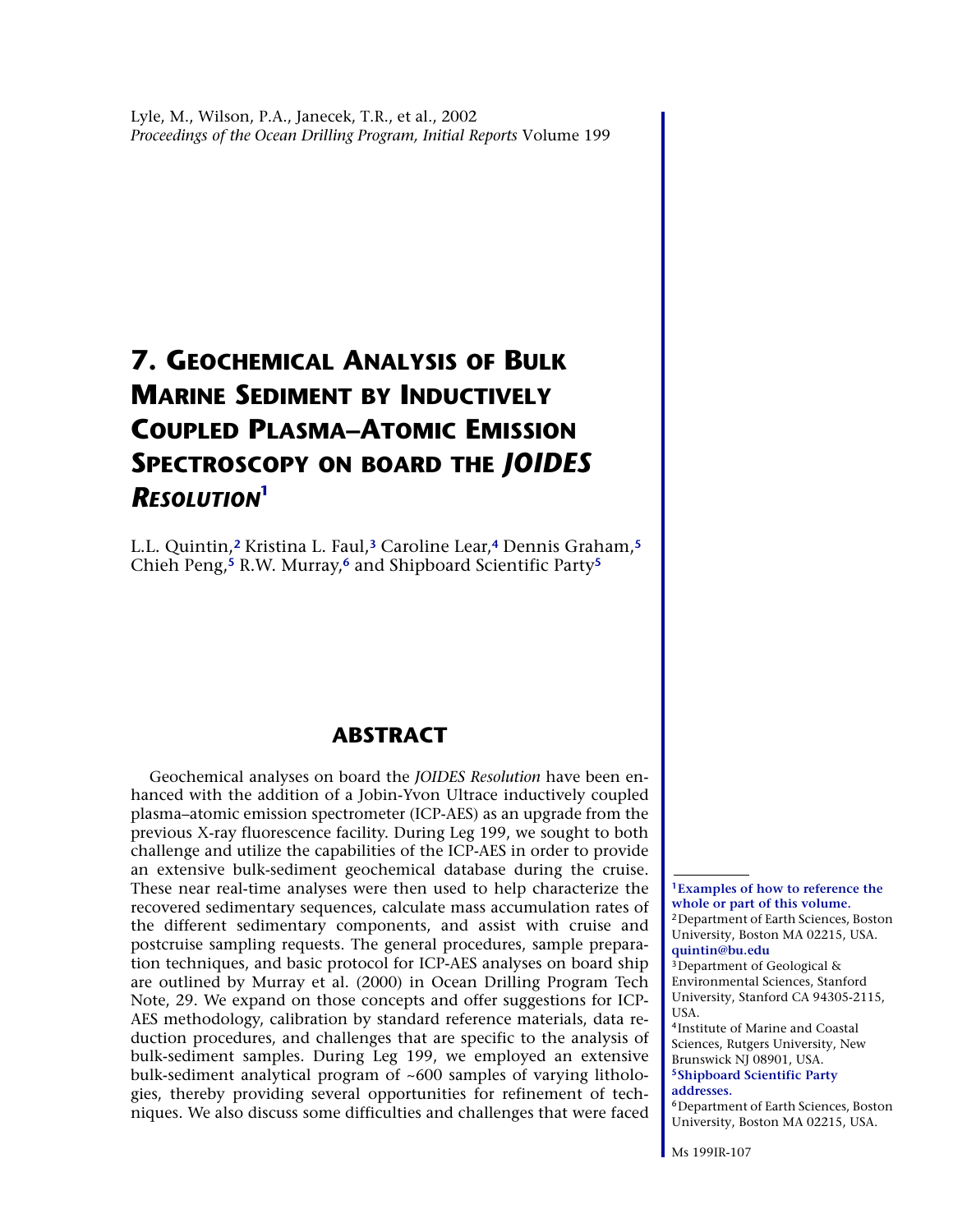and suggest how to alleviate such occurrences for sedimentary chemical analyses during future legs.

## **INTRODUCTION**

An important component of the seagoing studies of Ocean Drilling Program (ODP) Leg 199 involved the geochemical analysis of bulk sediments in order to provide chemical analyses while at sea. Our sampling plan was ambitious and resulted in ~600 samples being analyzed during the cruise for a suite of 10 elements (Si, Al, Ti, Fe, Mn, Ca, Mg, P, Ba, and Sr). These analyses allowed for first-order paleoceanographic decisions (e.g., sampling the Paleocene/Eocene [P/E] boundary) to be made and drilling objectives to be optimized, while also allowing shipboard scientists to tailor their cruise and postcruise sampling requests and shorebased research. Whereas chemical analysis of the bulk sediment provides reinforcement for the large-scale lithologic changes, it can also further provide information on small-scale lithologic changes that may otherwise go unnoticed.

For many years, the analysis of major and trace elements on board the *JOIDES Resolution* was performed using X-ray fluorescence (XRF) spectrometry and focused primarily on igneous rocks. This instrument has been subsequently replaced by a Jobin Yvon 2000 sequential inductively coupled plasma–atomic emission spectrometer (ICP-AES) (Murray et al., 2000). General ICP-AES procedures, analyses information, and preparation procedures are described in Murray et al. (2000). The shipboard ICP-AES was first used for igneous rock (during Leg 187) and interstitial water (during Legs 188 and 189) analyses. In particular during Leg 187 (Australian-Antarctic Discordance), real-time drilling decisions were made using the ICP-AES to help select, while at sea, specific sites to drill (Christie Pederson, Miller, et al., 2001).

Despite these successes with ICP-AES analyses of igneous rocks and pore waters, until Leg 199 the ideal opportunity to use the instrument for quantitative analysis of sediment had not been realized. Shipboard major and trace element analyses provide an initial chemical characterization of the bulk sediment that can then be further expanded during shore-based analyses. For Leg 199, this chemical characterization further fuels the initial development and interpretation of mass accumulation rates (MARs), Intertropical Convergence Zone migration, and paleoceanographic changes occurring in the equatorial Pacific throughout the Paleogene. These ideas and concepts can then be revised and reinterpreted during shore-based treatment without the need to wait for basic chemical analyses. Whereas a more complete major, trace, and rare earth element analysis of the bulk sediment and eolian fraction can wait for shore-based study, analyses on board the *JOIDES Resolution* provide a first-order analysis useful to the entire shipboard and shore-based scientific party.

Leg 199 was particularly appropriate to use as a test bed for sedimentary ICP-AES analysis because of the variety of lithologies recovered and analytical opportunities, including analysis of the P/E boundary. Red clay, radiolarian clay, radiolarite, nannofossil ooze, nannofossil chalk, dolomite, and other sediment types were encountered. Each exhibited varying geochemical signatures. Small changes in Si or Ca concentration, for example, are easily tracked by the geochemical analyses but when viewed from the sedimentological perspective often go unno-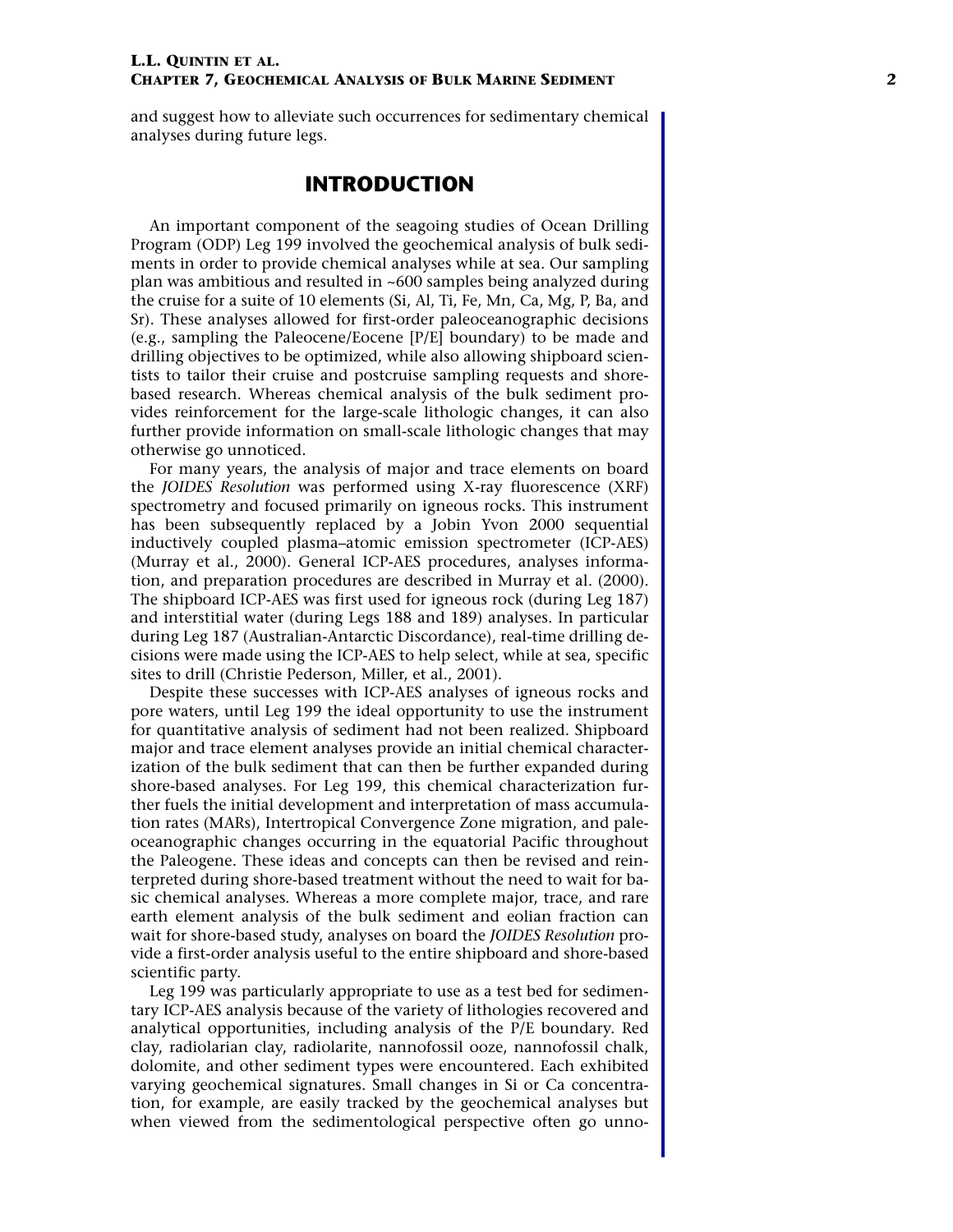ticed. Analysis by ICP-AES is a complement to the sedimentological interpretations but also provides clues that can be easily missed.

## **ANALYTICAL METHODOLOGY**

#### **Elemental Menu**

Si, Al, Ti, Fe, Mn, Ca, Mg, P, Ba, and Sr were analyzed. Although this element menu is less extensive than the common igneous suite (Murray et al., 2000), this specific suite was constructed to provide critical information on terrigenous abundance (based on Al and Ti), the oxide metalliferous component (Fe and Mn), and biogenic input (Si, Ca, P, Ba, and Sr). Although additional elements could have been analyzed (e.g., Zr), we limited the protocol to 10 elements to maximize sample throughput. The measured wavelengths for the targeted elements are recorded in Table **[T1.](#page-13-0)**

#### **Sample Frequency And Preparation**

Bulk-sediment samples were taken at a frequency of one 2.5-cm<sup>3</sup> sample per section of core (approximately every 1.5 m) for Sites 1215– 1217. To conserve shipboard argon, used in record quantity during the leg, samples were taken at a frequency of three samples per core (Sections 2, 4, and 6) for Sites 1218–1222. All samples were taken adjacent to physical properties samples to provide the most complete data set for the calculation of chemical accumulation rates that are based in part upon dry bulk density values measured on the physical properties samples.

Bulk samples were prepared according to the method of Murray et al. (2000). Although the procedure was originally developed and optimized for analysis of igneous rocks, we found that the sample masses used  $(0.1 \text{ g})$ , the flux mass  $(0.4 \text{ g})$ , and other aspects of the preparation protocol worked well for the diverse sedimentary lithologies recovered during Leg 199 (see **["Calibration Standards,"](#page-3-0)** p. 4). It will be apparent from the discussions below of in-run, in-site, and long-term precision that procedural differences were not a significant factor in the outcome of the analyses. Refer to Murray et al. (2000) and the **["Explanatory](#page-0-6) [Notes"](#page-0-6)** chapter for preparation and procedure.

#### **Selection of Solution to Monitor Instrumental Drift**

Compared with ICP-AES analyses of igneous rocks and interstitial waters, sediment analyses require a strict control on analytical drift because of the variability and low concentrations of specific elements in the sediment. A drift solution must be analyzed multiple times throughout an analytical run in order to account and correct for instrumental drift during data reduction. Typical drift should be between  $±1\%$  and  $±5\%$ , which is  $~1\%$  per hour of analyses. The drift solution must be matrix matched for the most accurate and precise results (Murray et al., 2000). This presented a particular challenge for the sedimentary analyses during this leg given the variety of lithologies encountered. We found, however, that overall drift for each element (except P, which is discussed later) was <5%. We used the igneous rock standard K1919 (Kilauea basalt) for drift corrections. Although not a sedimentary rock, we found no matrix-induced effects in using this material. Using

**[T1.](#page-13-0)** Analytical information, p. 14.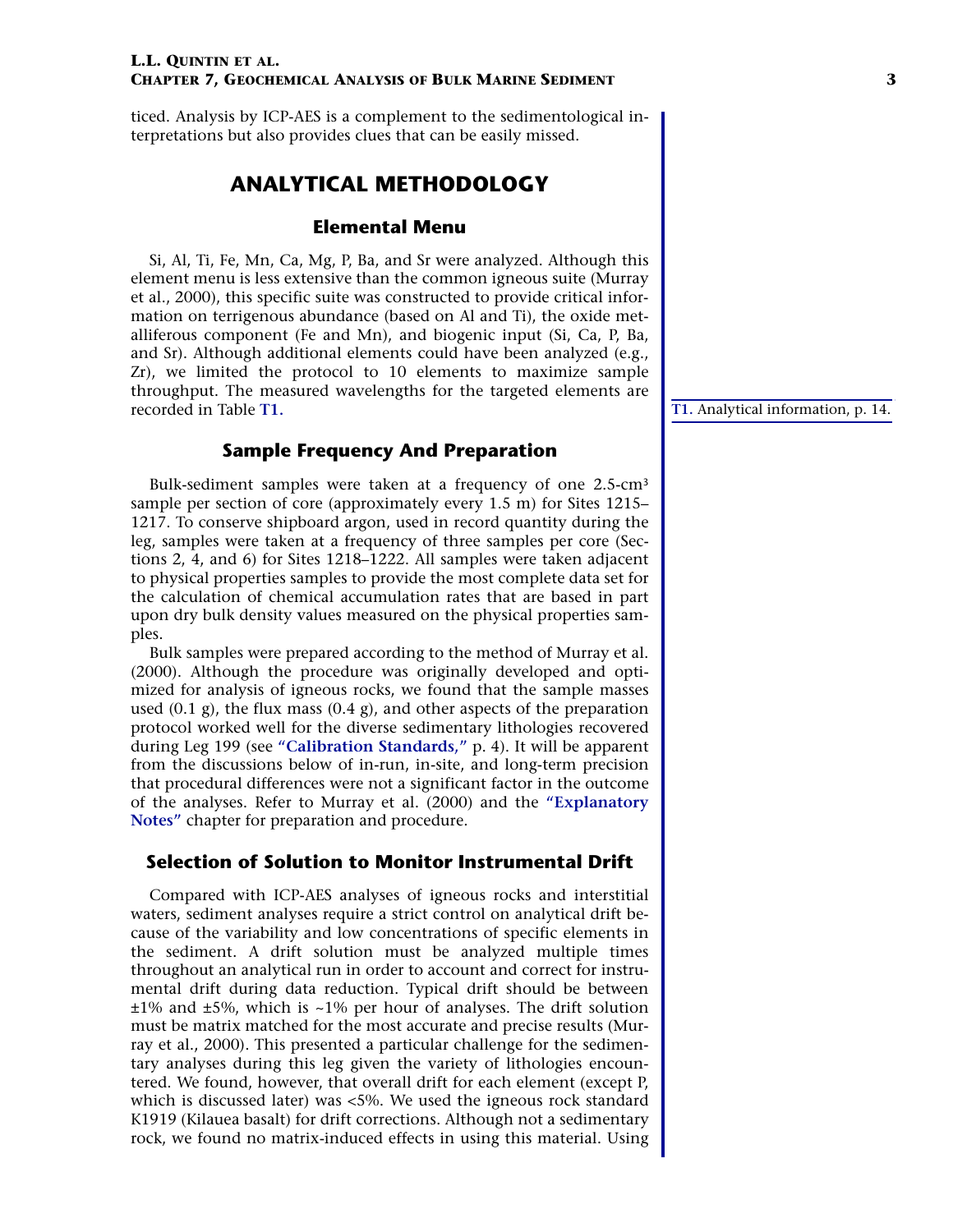this drift solution also helped to assess long-term (interleg) behavior of the ICP-AES instrument, as this is the same drift solution used in igneous rock protocols.

#### **Mass Corrections**

During data reduction, one must account for instrumental drift as measured by the drift solution and background counts as measured by the analytical blank solution as well as differences in sample weight for each analysis. In order to account for differences in sample and acid weight during data reduction, flux and sample must be weighed to a precision of 0.5% of the measured value, which can be accomplished by weighing within a range of 0.3995–0.4005 g for the flux and 0.0995– 0.1005 g for the sample. To correct for the weight differences during data reduction, the values are recorded and the weight factor is determined based on a value of one (1.00) being idealized 4000× dilution as indicated by Murray et al. (2000). This value is then multiplied by the drift-corrected counts before being used in the calibration regression.

#### **Calibration Standards**

<span id="page-3-0"></span>ICP-AES is a comparative analytical technique. In order to convert the counts as provided by the instrument into concentrations, standard reference materials (SRMs) are prepared in the same manner as the samples and analyzed within each separate run. For Leg 199, SRMs were prepared once at the beginning of the leg in one batch following the procedure outlined above and in Murray et al. (2000). The integrity and stability of the solutions remained strong throughout the cruise, as indicated by the consistent and highly linear calibrations. The drift- and blank-corrected counts were then regressed against the known concentrations for each of the elements for the standards (Fig. **[F1](#page-9-0)**). SRMs were run as separate samples in each analytical run. This calibration must be done for each element for each analytical run. Although we used an SRM for the drift correction (K1919), we did not use this SRM in the calibration.

The four or five SRMs selected must cover the anticipated high and low concentrations for all of the elements that will be analyzed. Again, the diversity of recovered lithologies of Leg 199 provided a particular challenge, both in terms of covering the range of elemental concentrations and being aware of possible matrix affects. We chose Cody shale (SCo-1), Pahoehoe basalt lava flow (BHVO-2), and marine mud (MAG-1) from the U.S. Geological Survey and argillaceous limestone (NIST-1C) from the U.S. National Institute of Standards and Technology. This particular suite was selected in order to accommodate the chert, radiolarite, carbonate, and clay-rich sediments. We modified the procedures of Murray et al. (2000) to optimize the results specifically for bulk sediments. The concentration of the analytical blanks is considered zero and was used in the calibration regression. An alternative would be to perform a blank subtraction and force the regression through the origin (0,0); however, we found that using the blank as a default zero yielded the best results. Detection limits for each of the elements analyzed are also based on the blank analyses (Table **[T1](#page-13-0)**).

The strong linearity (e.g., 0.999–1.000) of the calibrations (Fig. **[F1](#page-9-0)**) indicates that the above suite of chosen SRMs provides an excellent calibration protocol appropriate for the majority of the range of sediment lithologies. This suite of SRMs is likely to be appropriate for other legs,



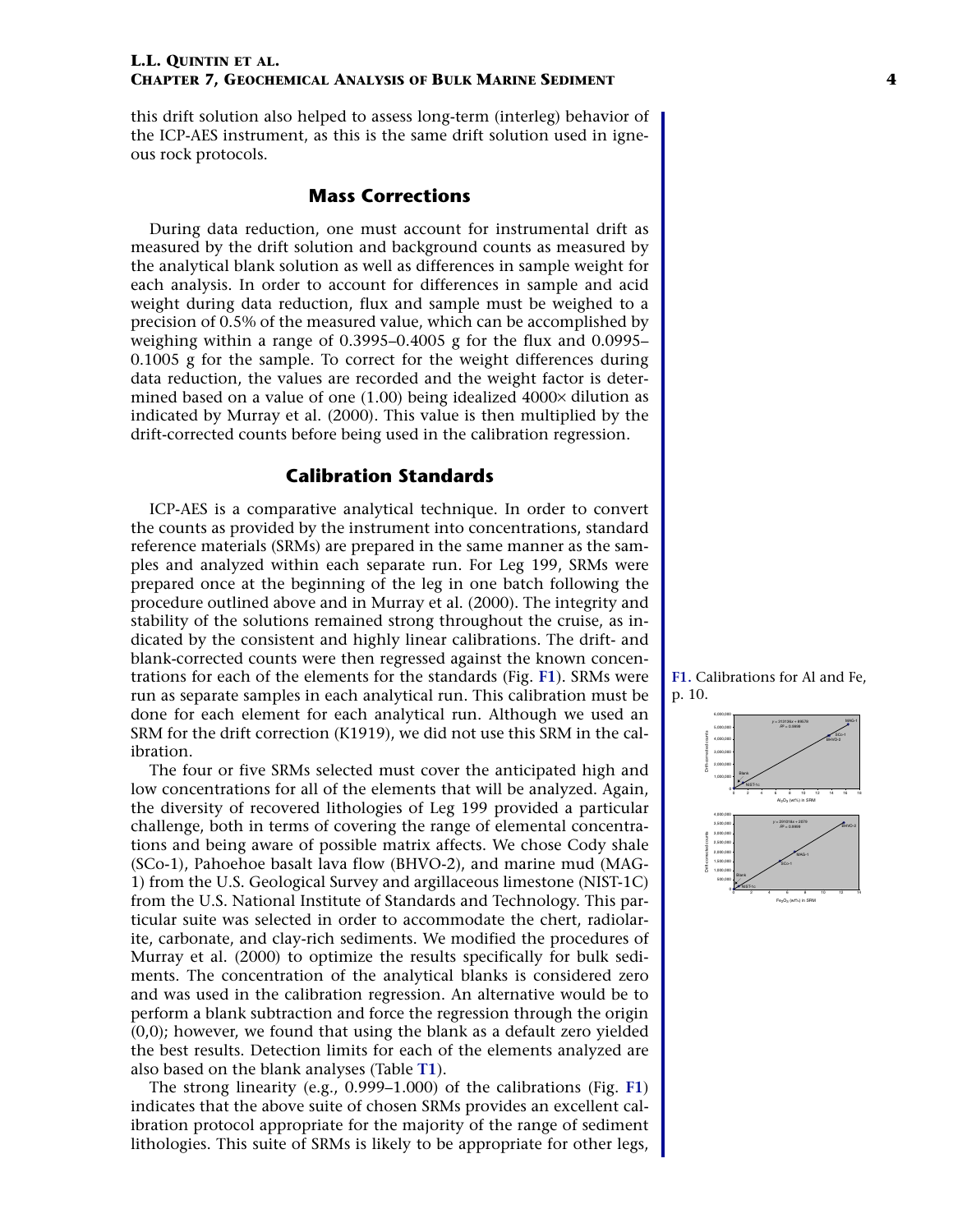as well. However, for legs that may encounter carbonate-rich lithologies (see **["Difficulties and Challenges,"](#page-4-0)** p. 5), it is recommended that a pure  $CaCO<sub>3</sub>$  powder be added to the SRM menu.

#### **Precision**

Precision is measured both short term within a single analytical run, between several runs at one site, and long term from site to site throughout the leg (Table **[T1](#page-13-0)**). The ICP-AES analyzes each element in a given solution between one and five (this is a parameter set by the analyst) and is most commonly selected to analyze in triplicate. This provides a measurement of precision for each element for each analyzed sample, and is reported as a percent relative standard deviation (%RSD). The %RSD improves over time within a run as the instrument continues to warm up and equilibrate with its surroundings. Typical shipboard %RSD is between 1% and 2%.

Within-run precision is measured by repeated, or replicate, analyses of one particular solution. For the shipboard Leg 199 analysis, the SRM Japanese chert (JCh-1) was used as the replicate solution in order to conserve precious sample, argon, and preparation time (see **["Difficul](#page-4-0)[ties and Challenges,"](#page-4-0)** p. 5, regarding argon usage). Typical precision values for individual analyses were between 1% and 8% (except for P, as discussed below). For shore-based analytical runs, it is standard practice to prepare two or more identical samples using the same procedure and then analyze them all in one run, which quantifies both precision of the instrument and of the preparation procedure. Because of logistical concerns (e.g., consumption of Ar), we did not use that strategy. We also used the drift solution to calculate the precision between several analytical runs performed at a single site, in addition to the individual run precision. This helps to further constrain the data and detect problems. Drift solution (K1919) was not included in the calibration and was treated as a sample in the run, which allowed us to use its values to determine site precision. Typical site precision values for Leg 199 were between 0.7% and 4% (except for P, as discussed below). Long-term precision is determined by calculating the average and standard deviation (on a per element basis) of all the data on this solution (made from an identical powder) throughout the leg.

As the Al analyses from each site show (Fig. **[F2](#page-10-1)**), precision does not necessarily improve with increased number of analytical runs. The overall (site) precision of analyses for all elements, except P, is within 0.5%–15% of the measured value, which is quite acceptable given the difficult sample preparation and analytical environment at sea (compared to shore-based precision, which is typically 0.5%–2%). Phosphorous has greater variability in its precision (between 8% and 67% of the measured value) as a result of nitrogen flow; this is discussed in greater detail later in this paper (see **["Difficulties and Challenges,"](#page-4-0)** p. 5). Overall, long-term precision ranges between 3% and 21% for all elements excluding P, which is ~33%.

## **DIFFICULTIES AND CHALLENGES**

<span id="page-4-0"></span>As with any analytical protocol, a cavalcade of unanticipated difficulties associated with seagoing chemical analyses often arises to cause a change in the guidelines and data-reduction techniques of an analytical run. Shipboard analyses provide a different situation than shore-based

**[F2.](#page-10-1)** Precision of Al analyses, p. 11.

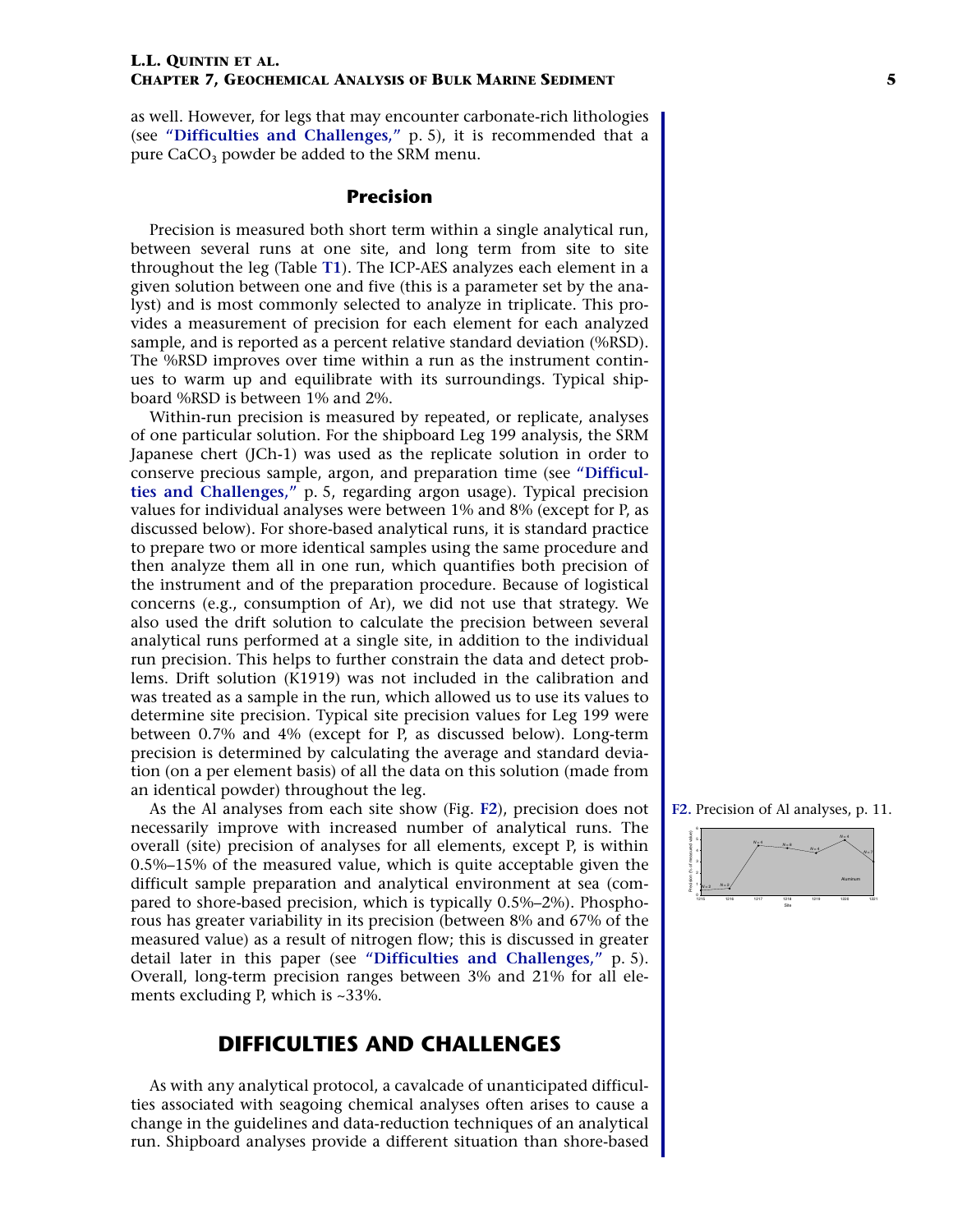analyses, where increased error can be introduced because of powder weighing, time constraints, increased variability in lithologies, and availability of materials.

Weighing of sample and lithium metaborate flux on board the *JOIDES Resolution* is relatively accurate when seas are calm. However, when seas are rough, it is difficult to accurately weigh without significant error. Flux, for the most part, was weighed previously on shore at Texas A&M University to save time; these values are relatively accurate. Flux-powder weight is not as critical as sample powder weight; therefore, the greatest error in weighing is introduced by inaccuracy in sample weight. Even though a weight correction is applied to the data, there is still an error that can not be accounted for. Although igneous geochemists tend to analyze relatively fewer samples (albeit, for a more comprehensive element menu), the analysis of hundreds of sediments on a given leg strictly requires that the flux aliquots be preweighed on shore.

ICP-AES analyses during transit and high seas cause problems that concern high drift, low precision and accuracy, and increased %RSD values. We observed an obvious contrast between instrumental operation during transit and instrumental operation while at site, with significantly poorer results occurring during the transit. We believe this poorer precision is due to the mechanism of nebulization. The nebulizer generates an aerosol mist and injects humidified Ar gas into the nebulizer along with the sample. The ICP-AES on board the *JOIDES Resolution* is bolted to a table to avoid movement of the instrument, and this is directly coupled to the ship's movement. Upon injection into the spray chamber, however, the aerosol is decoupled from the instrument, which moves around the aerosol (from the aerosol's reference frame). This creates a situation where the aerosol is inconsistently sampled by the plasma, resulting in high drift and low precision for a run. For example, data from Site 1222, which was analyzed during a transit, experienced drift between samples of 50% or more, and the standard deviation for each element concentration and sample was so large that no true pattern was apparent.

The precision of the analyses of P indicated low reproducibility between analytical runs (Table **[T1](#page-13-0)**). Phosphorus requires the input of nitrogen gas to improve detection limits during sampling because of its low-emission wavelength, which is severely compromised by interference with air. A relatively new nitrogen system on board the *JOIDES Resolution* was employed for Sites 1215–1219, where nitrogen was supplied to the instrument directly from a nitrogen generator rather than from the storage cylinders. Initially, it was thought that the flow of nitrogen from the generator would be the best source because there would be no period of decreased nitrogen as there would be if a cylinder began to deplete. However, after various tests, we determined that nitrogen supplied via the generator caused precision to greatly decrease (~25%), and nitrogen supplied via the storage cylinders (Sites 1220– 1221) caused precision to improve  $(-10\%)$ . Again, this nitrogen flush is only relevant for P because other elements are unaffected by the atmospheric interference.

During the leg, we encountered CaCO <sup>3</sup>-rich sediments (nannofossil ooze/chalk) that, when analyzed, indicated Ca values >40%, which would indicate >100% CaCO 3. This is obviously impossible and is probably due to the fact that Ca concentrations in the SRMs used in the calibration did not span the concentration range of the samples measured. Our highest SRM for Ca values was NIST-1C with just over 35% Ca,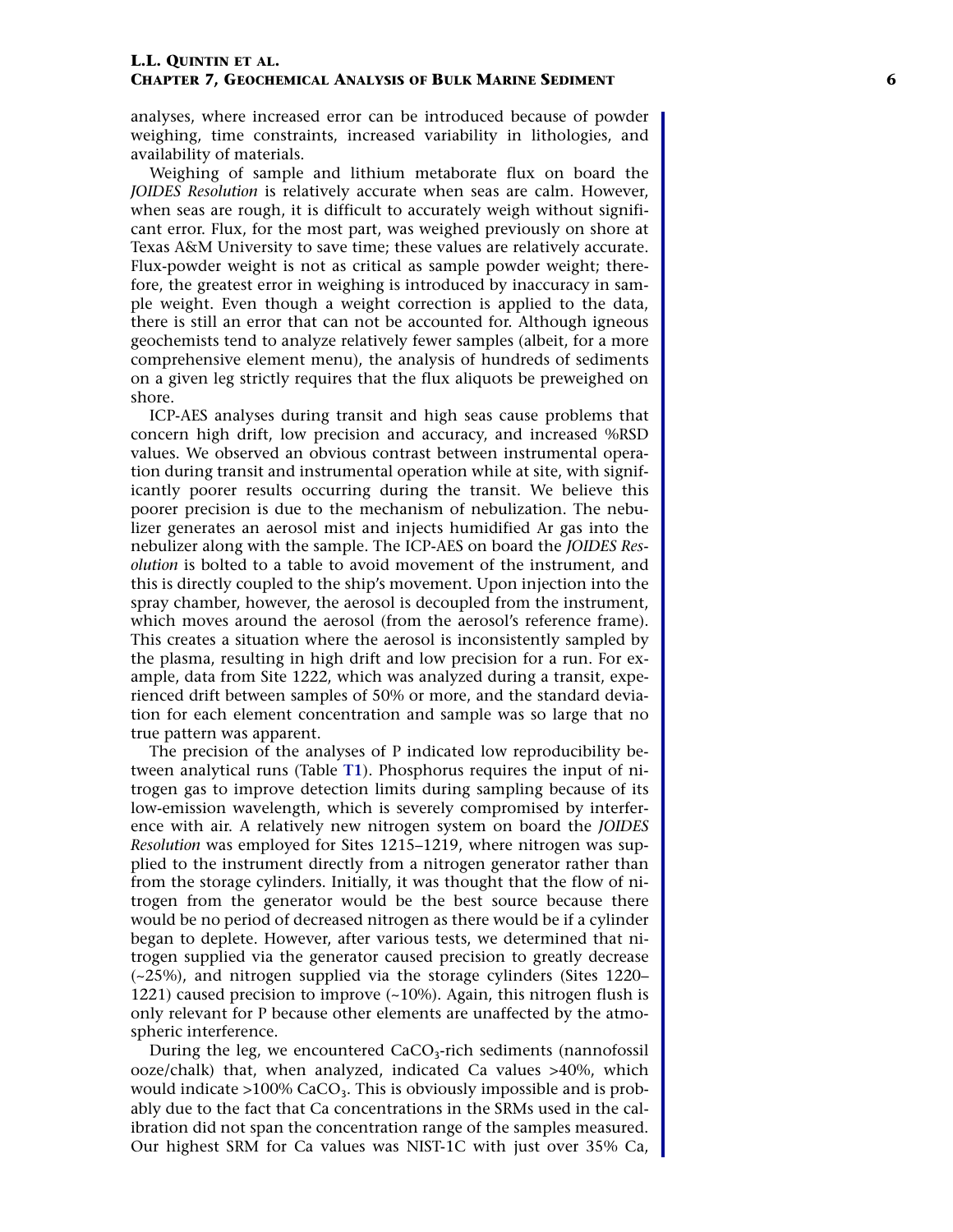which is significantly less than a pure  $CaCO<sub>3</sub>$  end-member. Also, weighing errors may have also played a role. Regardless, for future legs targeting carbonate-rich sediments, we suggest the use of a pure calcium carbonate powder as a high-end calibration for Ca. Since this was seen in only a few samples  $(-5-10)$ , it did not prove to be a significant thorn in the side of the shipboard program, and further shore-based analyses will help to constrain the problem.

Sample throughput was limited by the supply of Ar gas and the number of platinum crucibles. We recommend that legs considering a large ICP-AES analytical program should include sufficient Ar gas tanks as well as additional platinum crucibles. This will not only increase sample throughput but will also allow for increased analysis of standards, replicates for determination of precision, and other parameters that will improve the overall results.

## **REPRESENTATIVE RESULTS**

Individual results of the geochemical analysis of the bulk sediment for each site studied during Leg 199 are recorded in the site chapters in this volume and, therefore, are not discussed in detail here. However, we illustrate the utility of bulk-sediment analysis by ICP-AES on board the *JOIDES Resolution* by presenting representative profiles of Si and Ca (weight percent of sediment) from Site 1218 as compared to observed lithologic units (Fig. **[F3](#page-11-0)**). The concentration of silica increases in radiolarite and is relatively low in the nannofossil ooze and chalk. The geochemical analysis of the bulk sediment supports the identified lithologic units, and it also provides the concentrations of silica and calcium (for example) that become necessary when distinguishing nannofossil ooze and chalk. Small-scale variations in composition within each unit are also apparent.

When used in conjunction with the concentration of Ti or another terrigenous-associated metal, bulk-sediment geochemical analyses of Si and Ca can be used as a basis for normative calculations of the concentration of biogenic opal (biogenic  $SiO<sub>2</sub>$ ) and calcium carbonate (CaCO<sub>3</sub>), as well as for initial estimations of biogenic and terrigenous MARs. Coupled with other shipboard analyses and a preliminary age model, each element characterized provides a first-order interpretation of influences on export production, climate, and terrigenous input (via Ti) in the equatorial Pacific (Fig. **[F4](#page-12-0)**). This then provides a basis for more extensive, specific, and detailed shore-based research by the shipboard and shore-based parties.

### **SUMMARY**

In this brief contribution, we have provided guidelines that are specific to sediment analysis on board the *JOIDES Resolution.* The geochemical bulk-sediment data set that accompanied the shipboard party upon the completion of Leg 199 highlights the opportunity this facility presents to the sedimentary and paleoceanographic community. We have shown that it is possible to analyze hundreds of samples with an acceptable degree of precision, and we have demonstrated the utility of the data for first-order paleoceanographic interpretations. Preliminary results can be provided in hours instead of days by XRF or months by shore-based analyses. We hope that continued use of the ICP-AES for

**[F3.](#page-11-0)** Silicon and Ca as a function of depth, p. 12.



**[F4.](#page-12-0)** Silicon, Ca, and Ti and MAR vs. age and lithology, p. 13.

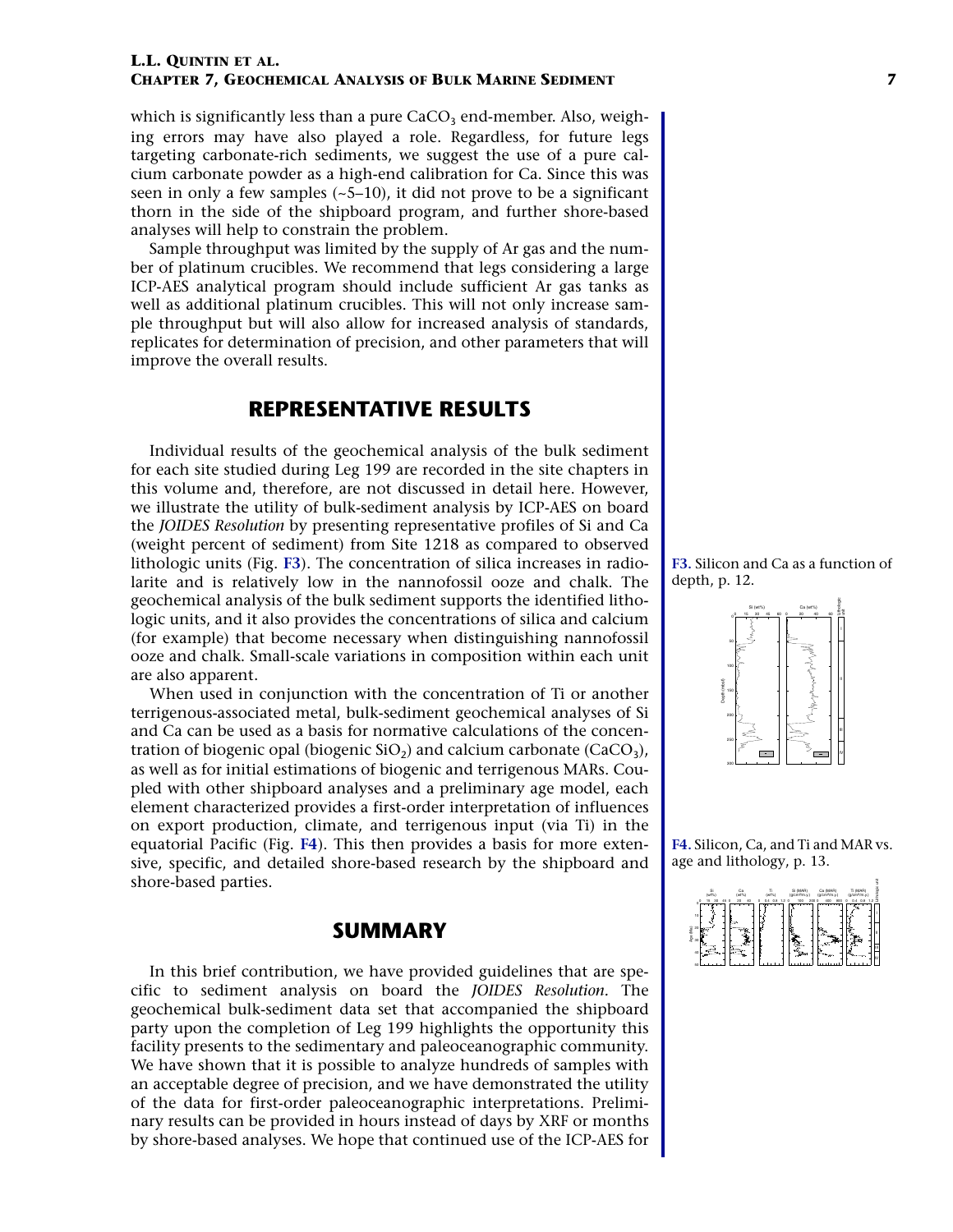bulk-sediment analyses while on board the *JOIDES Resolution* will help to expand the goals and prospects of upcoming cruises.

## **ACKNOWLEDGMENTS**

This research used samples and/or data provided by the Ocean Drilling Program (ODP). ODP is sponsored by the U.S. National Science Foundation (NSF) and participating countries under management of Joint Oceanographic Institutions (JOI), Inc. Funding for this research was provided by the NSF (EAR97-24282, OCE98-18713) for acquisition of the shore-based ICP-AES facilities at Boston University, where these protocols were initially developed for ODP.

We thank the Co-Chief Scientists of Leg 199, Mitch Lyle and Paul Wilson, for their strong support and interest in bulk-sediment analyses by ICP-AES. Their enthusiasm for this project was vital to its completion. RWM acknowledges GRD for The Words. We thank Peggy Delaney and Mitch Lyle for very many helpful comments on the manuscript.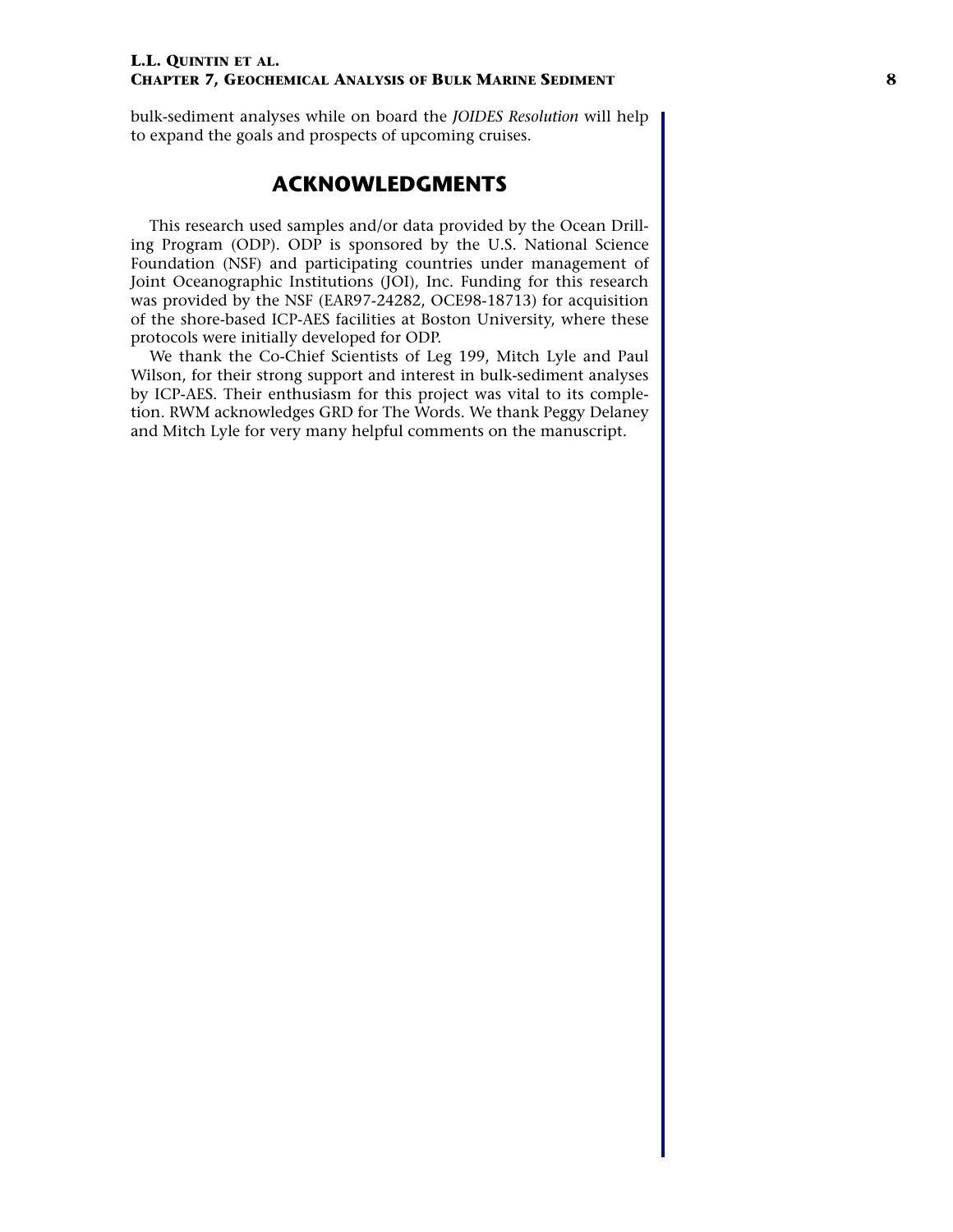## **REFERENCES**

- Christie, D.M., Pedersen, R.B., Miller, D.J., et al., 2001. *Proc. ODP, Init. Repts.,* 187 [CD-ROM]. Available from: Ocean Drilling Program, Texas A&M University, College Station TX 77845-9547, USA.
- Murray, R.W., Miller, D.J., and Kryc, K.A., 2000. Analysis of major and trace elements in rocks, sediments, and interstitial waters by inductively coupled plasma–atomic emission spectrometry (ICP-AES). *ODP Tech. Note, 29* [Online]. Available from World Wide Web: <http://www-odp.tamu.edu/publications/tnotes/tn29/ INDEX.HTM>. [Cited 2002-07-23]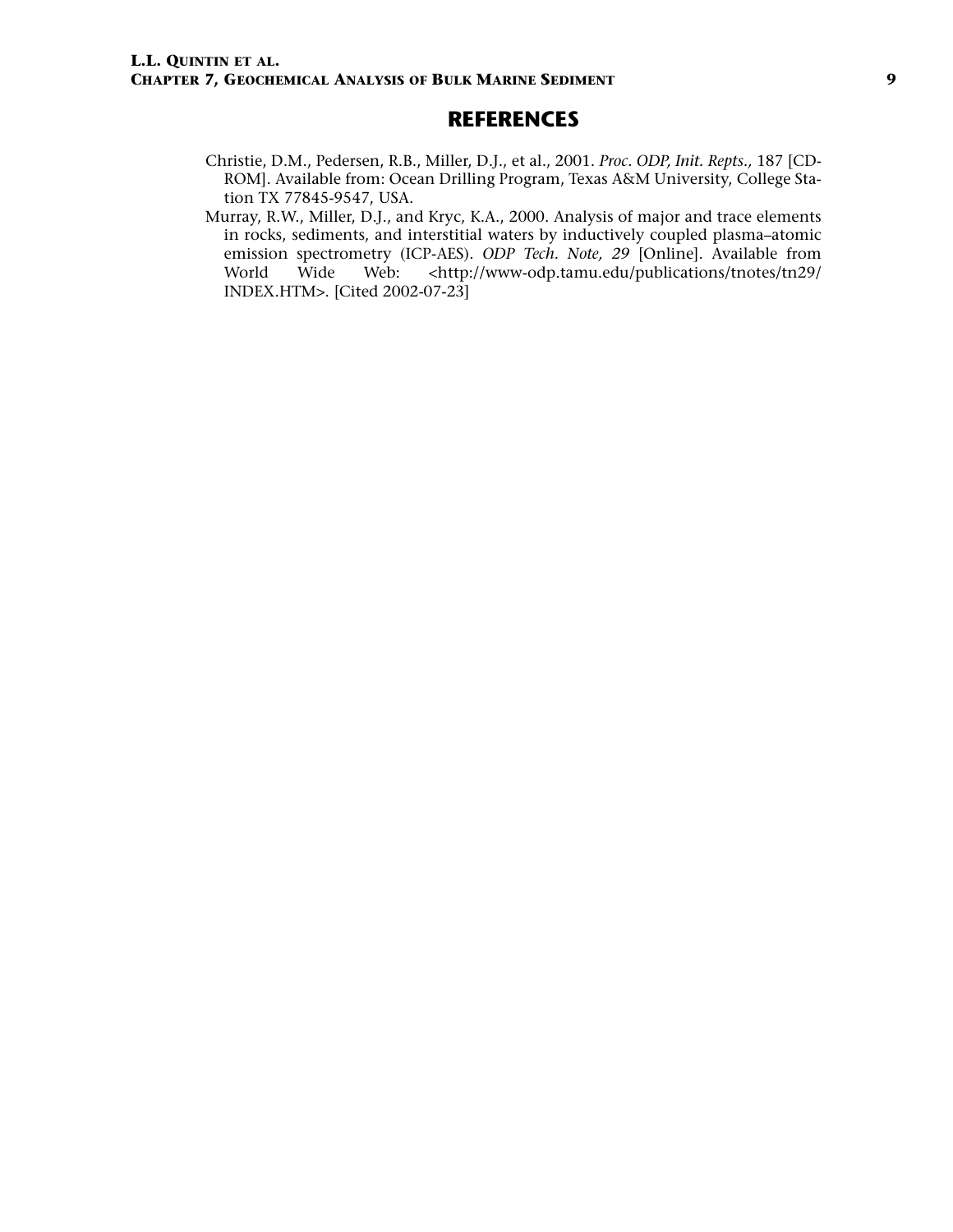<span id="page-9-0"></span>**Figure F1.** Representative calibrations for Al and Fe from Site 1218. The four standard reference materials used in the calibration (BHVO-2 = Pahoehoe basalt lava flow, MAG-1 = marine mud,  $SCo-1 = Cody$  shale, NIST-1c = argillaceous limestone) are shown along with the blank analyses.

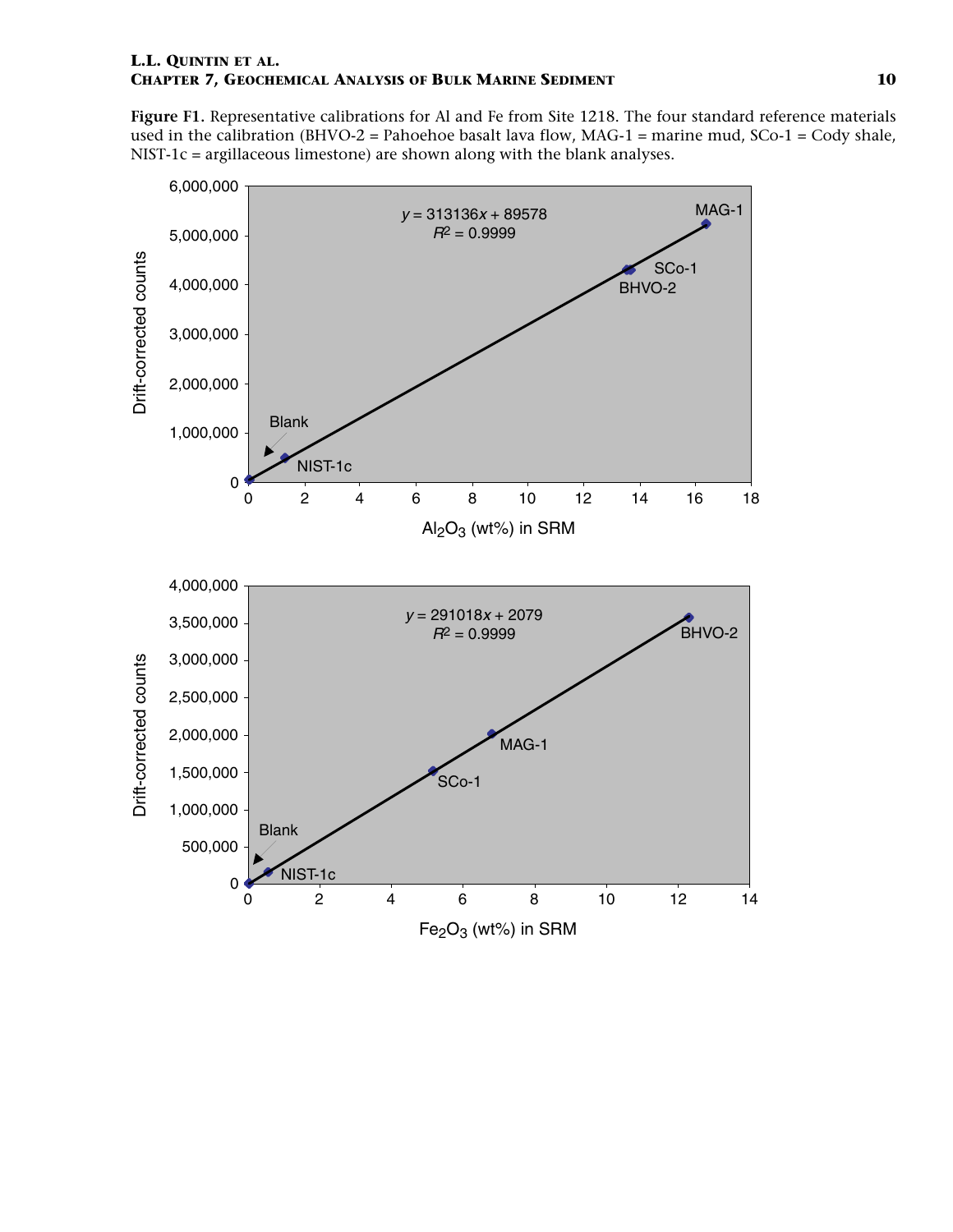<span id="page-10-1"></span><span id="page-10-0"></span>**Figure F2.** Precision of Al analyses over the duration of Leg 199, beginning with Site 1215 and ending with Site 1221. ICP-AES samples for Site 1222 were not accounted for because of reasons stated within the text (see **["Difficulties and Challenges,"](#page-4-0)** p. 5). *N* = number of analytical runs done at that particular site from which precision was determined.

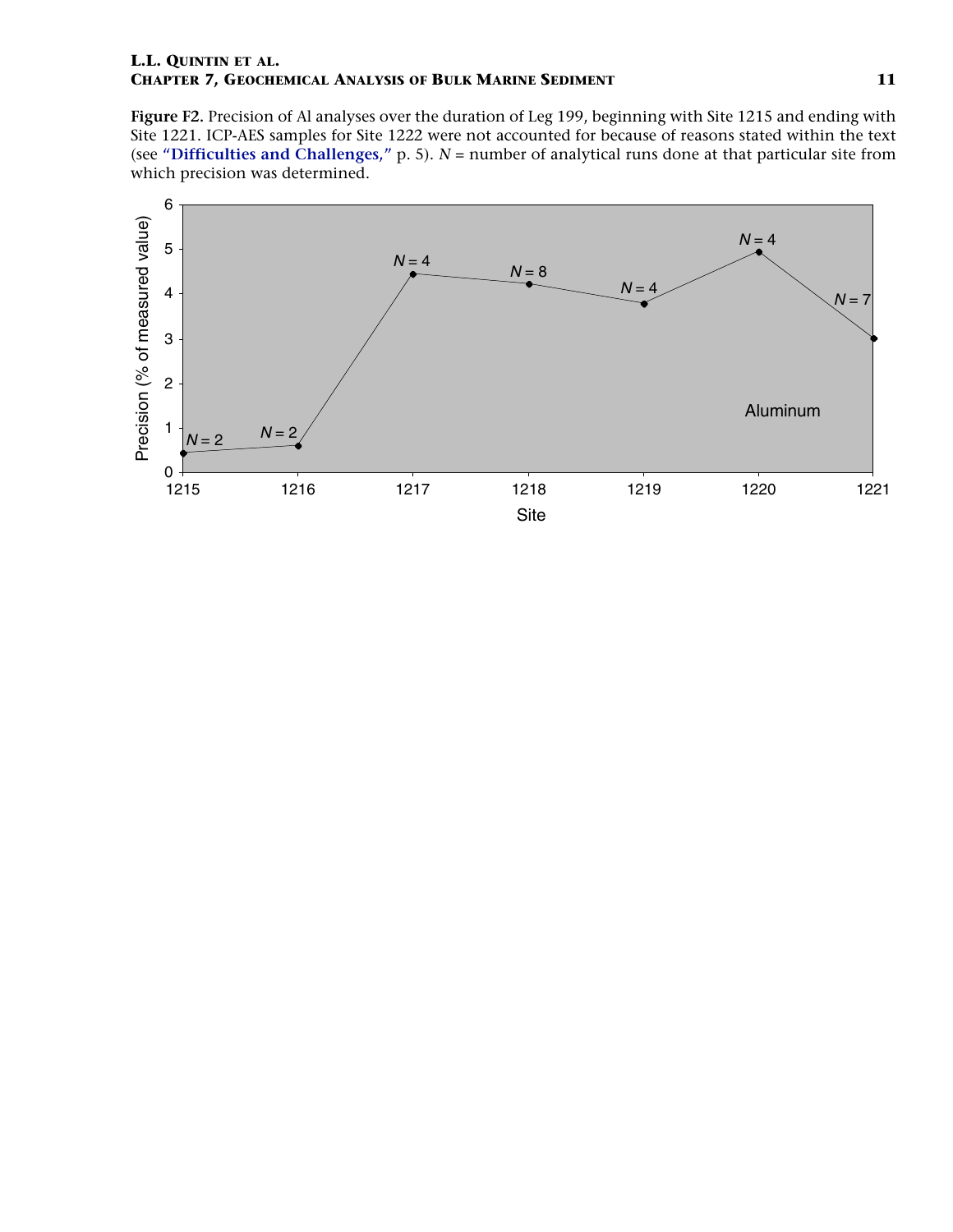<span id="page-11-0"></span>**Figure F3.** Si and Ca expressed as weight percent of the sediment from Site 1218 as a function of depth. The relationship to lithologic units  $(I = clay, II = nannotossil ooze/chalk, III = radiolarite, IV = nannochalk/$ dolomite) is also shown. Each point indicates a separate chemical analysis. The line inside the gray box in the bottom right corner of each graph indicates the long-term precision of the analysis (see Table **[T1,](#page-13-0)** p. 14).

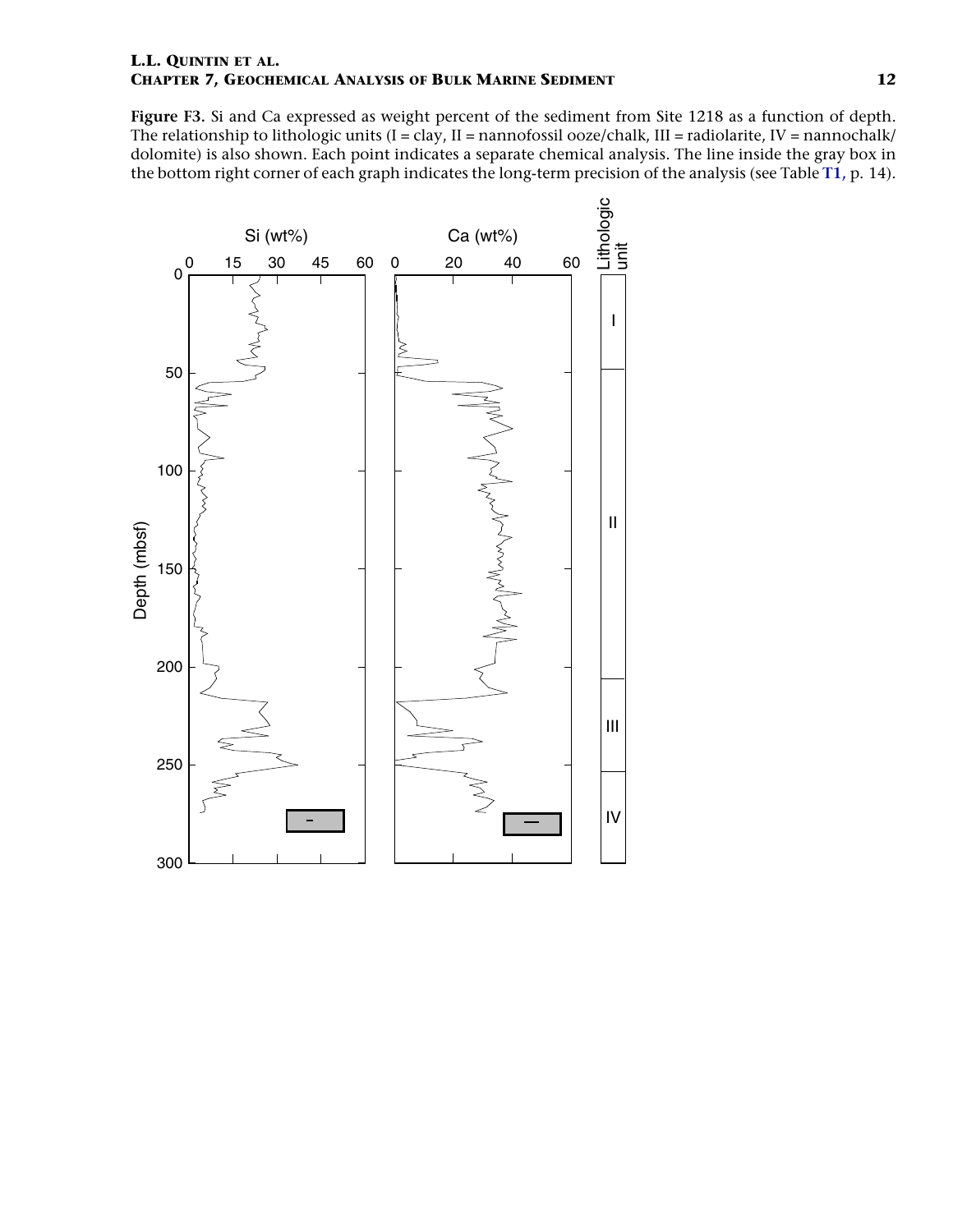<span id="page-12-0"></span>**Figure F4.** Si, Ca, and Ti expressed as weight percent of the sediment and as a mass accumulation rate (MAR) vs. age and lithology for Site 1218. Lithologies are those stated in Figure **[F3,](#page-11-0)** p. 12.